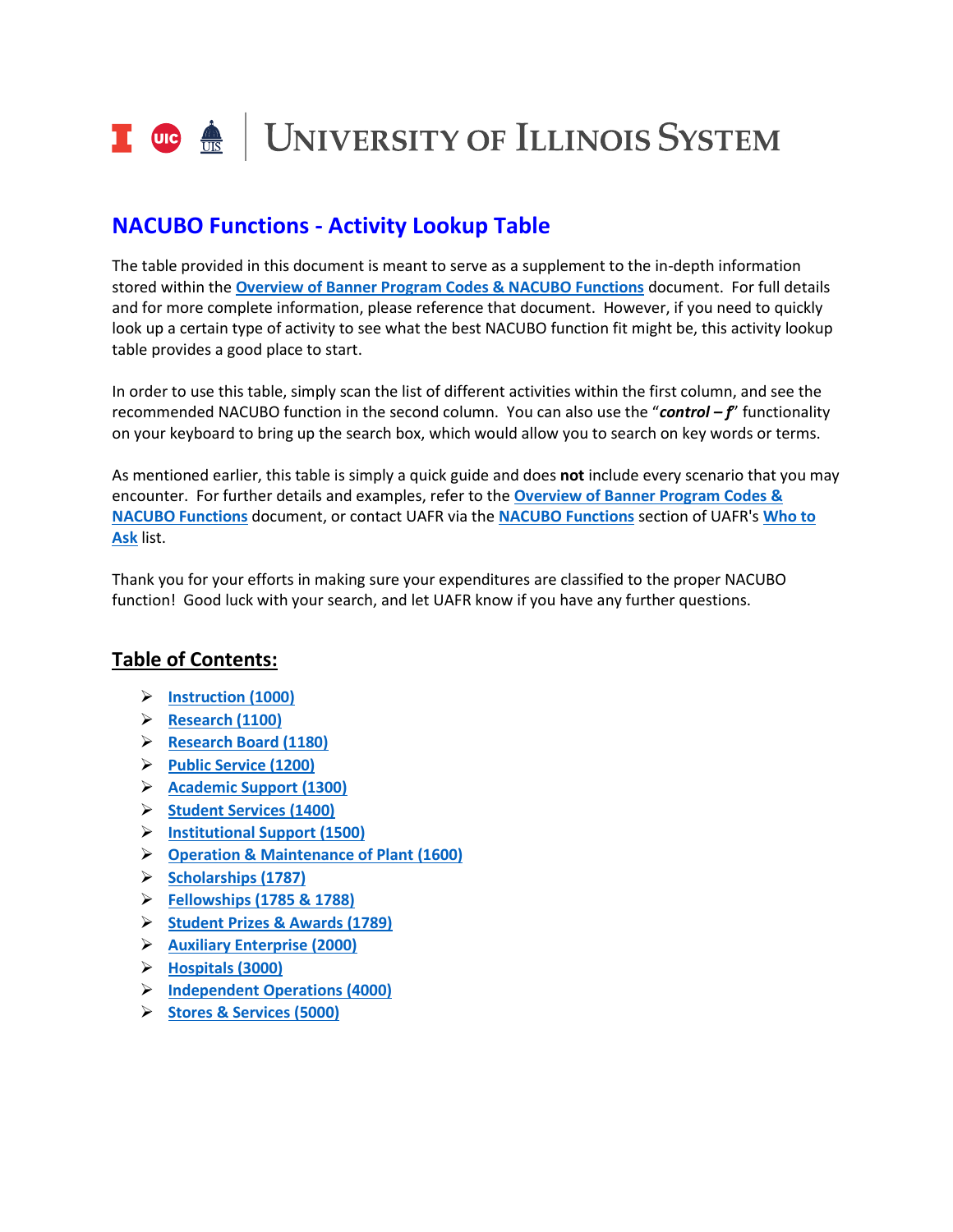<span id="page-1-0"></span>

| <b>Activity</b>                                                                                                                                                                                                                                                                                                                                                                                                                                                                                                                                                                                                                             | <b>NACUBO Function</b>                                                                                     |
|---------------------------------------------------------------------------------------------------------------------------------------------------------------------------------------------------------------------------------------------------------------------------------------------------------------------------------------------------------------------------------------------------------------------------------------------------------------------------------------------------------------------------------------------------------------------------------------------------------------------------------------------|------------------------------------------------------------------------------------------------------------|
| <b>Instruction Back to top</b>                                                                                                                                                                                                                                                                                                                                                                                                                                                                                                                                                                                                              | <b>Instruction - 1000</b>                                                                                  |
| Activities that are part of the University's                                                                                                                                                                                                                                                                                                                                                                                                                                                                                                                                                                                                | Instruction (1000)                                                                                         |
| instructional program                                                                                                                                                                                                                                                                                                                                                                                                                                                                                                                                                                                                                       |                                                                                                            |
| For-credit courses                                                                                                                                                                                                                                                                                                                                                                                                                                                                                                                                                                                                                          | Instruction (1000)                                                                                         |
| Not-for-credit courses                                                                                                                                                                                                                                                                                                                                                                                                                                                                                                                                                                                                                      | Instruction (1000)                                                                                         |
| Academic instruction                                                                                                                                                                                                                                                                                                                                                                                                                                                                                                                                                                                                                        | Instruction (1000)                                                                                         |
| Vocational & technical instruction                                                                                                                                                                                                                                                                                                                                                                                                                                                                                                                                                                                                          | Instruction (1000)                                                                                         |
| Open University courses or short courses                                                                                                                                                                                                                                                                                                                                                                                                                                                                                                                                                                                                    | Instruction (1000)                                                                                         |
| Home study activities offered for credit                                                                                                                                                                                                                                                                                                                                                                                                                                                                                                                                                                                                    | Instruction (1000)                                                                                         |
| Executive education or continuing education                                                                                                                                                                                                                                                                                                                                                                                                                                                                                                                                                                                                 | Instruction (1000)                                                                                         |
| programs                                                                                                                                                                                                                                                                                                                                                                                                                                                                                                                                                                                                                                    |                                                                                                            |
| Remedial and tutorial instruction                                                                                                                                                                                                                                                                                                                                                                                                                                                                                                                                                                                                           | Instruction (1000)                                                                                         |
| Basic adult education below the higher                                                                                                                                                                                                                                                                                                                                                                                                                                                                                                                                                                                                      | Instruction (1000)                                                                                         |
| education level                                                                                                                                                                                                                                                                                                                                                                                                                                                                                                                                                                                                                             |                                                                                                            |
| Pre-college bridge programs for incoming                                                                                                                                                                                                                                                                                                                                                                                                                                                                                                                                                                                                    | Instruction (1000)                                                                                         |
| students                                                                                                                                                                                                                                                                                                                                                                                                                                                                                                                                                                                                                                    |                                                                                                            |
| Master Gardener certification program                                                                                                                                                                                                                                                                                                                                                                                                                                                                                                                                                                                                       | Instruction (1000)                                                                                         |
| Teaching assistants & instructional portion of                                                                                                                                                                                                                                                                                                                                                                                                                                                                                                                                                                                              | Instruction (1000)                                                                                         |
| faculty costs                                                                                                                                                                                                                                                                                                                                                                                                                                                                                                                                                                                                                               |                                                                                                            |
| Faculty start-up funding that will be used                                                                                                                                                                                                                                                                                                                                                                                                                                                                                                                                                                                                  | Instruction (1000)                                                                                         |
| primarily for instructional activities                                                                                                                                                                                                                                                                                                                                                                                                                                                                                                                                                                                                      |                                                                                                            |
| Faculty chairs that will be used primarily for                                                                                                                                                                                                                                                                                                                                                                                                                                                                                                                                                                                              | Instruction (1000)                                                                                         |
| instructional activities                                                                                                                                                                                                                                                                                                                                                                                                                                                                                                                                                                                                                    |                                                                                                            |
|                                                                                                                                                                                                                                                                                                                                                                                                                                                                                                                                                                                                                                             | Instruction (1000)                                                                                         |
|                                                                                                                                                                                                                                                                                                                                                                                                                                                                                                                                                                                                                                             |                                                                                                            |
|                                                                                                                                                                                                                                                                                                                                                                                                                                                                                                                                                                                                                                             | Instruction (1000)                                                                                         |
| for instructional activities                                                                                                                                                                                                                                                                                                                                                                                                                                                                                                                                                                                                                |                                                                                                            |
|                                                                                                                                                                                                                                                                                                                                                                                                                                                                                                                                                                                                                                             | Instruction (1000)                                                                                         |
| have an academic focus                                                                                                                                                                                                                                                                                                                                                                                                                                                                                                                                                                                                                      |                                                                                                            |
|                                                                                                                                                                                                                                                                                                                                                                                                                                                                                                                                                                                                                                             | Instruction (1000)                                                                                         |
|                                                                                                                                                                                                                                                                                                                                                                                                                                                                                                                                                                                                                                             |                                                                                                            |
|                                                                                                                                                                                                                                                                                                                                                                                                                                                                                                                                                                                                                                             |                                                                                                            |
|                                                                                                                                                                                                                                                                                                                                                                                                                                                                                                                                                                                                                                             |                                                                                                            |
|                                                                                                                                                                                                                                                                                                                                                                                                                                                                                                                                                                                                                                             |                                                                                                            |
|                                                                                                                                                                                                                                                                                                                                                                                                                                                                                                                                                                                                                                             |                                                                                                            |
|                                                                                                                                                                                                                                                                                                                                                                                                                                                                                                                                                                                                                                             |                                                                                                            |
|                                                                                                                                                                                                                                                                                                                                                                                                                                                                                                                                                                                                                                             |                                                                                                            |
|                                                                                                                                                                                                                                                                                                                                                                                                                                                                                                                                                                                                                                             |                                                                                                            |
|                                                                                                                                                                                                                                                                                                                                                                                                                                                                                                                                                                                                                                             |                                                                                                            |
|                                                                                                                                                                                                                                                                                                                                                                                                                                                                                                                                                                                                                                             |                                                                                                            |
| Faculty professorships that will be used<br>primarily for instructional activities<br>Faculty fellowships that will be used primarily<br>Conferences, seminars, or workshops which<br>Conferences, seminars, or workshops which<br>offer certifications or continuing education<br>Lectureships and lecture series focused on a<br>particular academic topic<br>Co-curricular student activities which<br>complement a course or academic program<br>Science fair connected with an academic<br>course<br>Art fair connected with an academic course<br>Student internships which are required as<br>part of a course to earn degree credit | Instruction (1000)<br>Instruction (1000)<br>Instruction (1000)<br>Instruction (1000)<br>Instruction (1000) |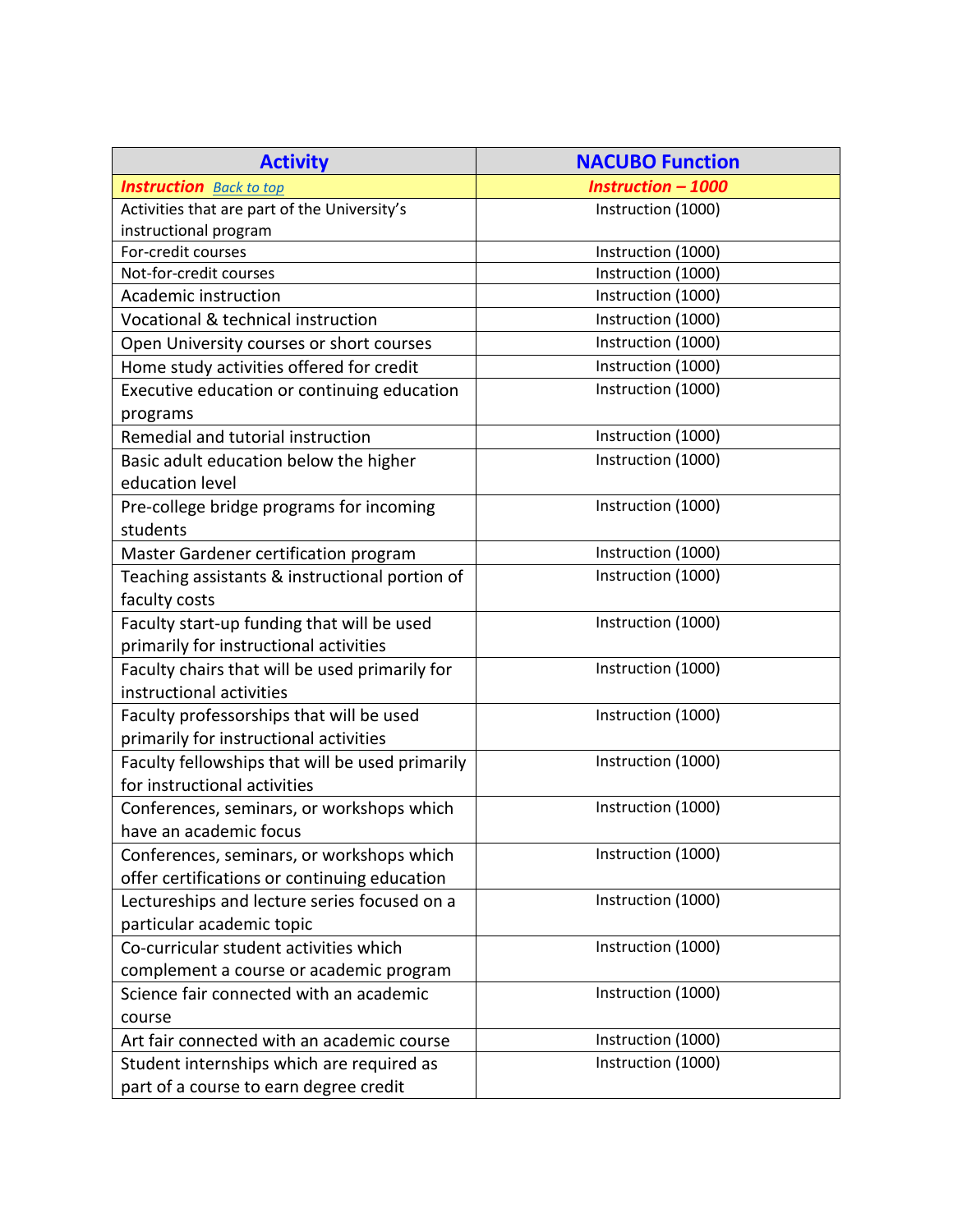<span id="page-2-2"></span><span id="page-2-1"></span><span id="page-2-0"></span>

| Student marching band activities which are        | Instruction (1000)           |
|---------------------------------------------------|------------------------------|
| treated as a for-credit academic course           |                              |
| <b>Informal</b> academic counseling services      | Instruction (1000)           |
| provided to students by faculty                   |                              |
| Information technology for instructional          | Instruction (1000)           |
| activities which are separately budgeted for      |                              |
| Research and public service activities that are   | Instruction (1000)           |
| not separately budgeted for                       |                              |
| Note: The "Instruction" NACUBO function is not    | N/A                          |
| allowed to be used with the ICR fund (200250)     |                              |
| <b>Research</b> Back to top                       | Research - 1100              |
| University activities specifically organized to   | Research (1100)              |
| produce research                                  |                              |
| Individual research, project research, and        | Research (1100)              |
| scholarly research activities                     |                              |
| Research institutes and research centers          | Research (1100)              |
| Research equipment and research supplies          | Research (1100)              |
| Research assistants and postdoctoral              | Research (1100)              |
| research associates                               |                              |
| Research portion of faculty costs                 | Research (1100)              |
| Faculty start-up funding that will be used        | Research (1100)              |
| primarily for research activities                 |                              |
| Faculty chairs that will be used primarily for    | Research (1100)              |
| research activities                               |                              |
| Faculty professorships that will be used          | Research (1100)              |
| primarily for research activities                 |                              |
| Faculty fellowships that will be used primarily   | Research (1100)              |
| for research activities                           |                              |
| Conferences, seminars, or workshops held by       | Research (1100)              |
| a research center to discuss research findings    |                              |
| Lectureships or lecture series held by a research | Research (1100)              |
| center to disseminate research findings           |                              |
| Travel to conferences to learn more about a       | Research (1100)              |
| particular research topic or area of research     |                              |
| Travel to collaborate & network with              | Research (1100)              |
| researchers from other institutions               |                              |
| Information technology for research activities    | Research (1100)              |
| <b>Research Board</b> Back to top                 | <b>Research Board - 1180</b> |
| University of Illinois System Research Board      | Research Board (1180)        |
| activities                                        |                              |
| <b>Public Service Back to top</b>                 | <b>Public Service - 1200</b> |
| Non-instructional services provided for the       | Public Service (1200)        |
| benefit of the general public & community         |                              |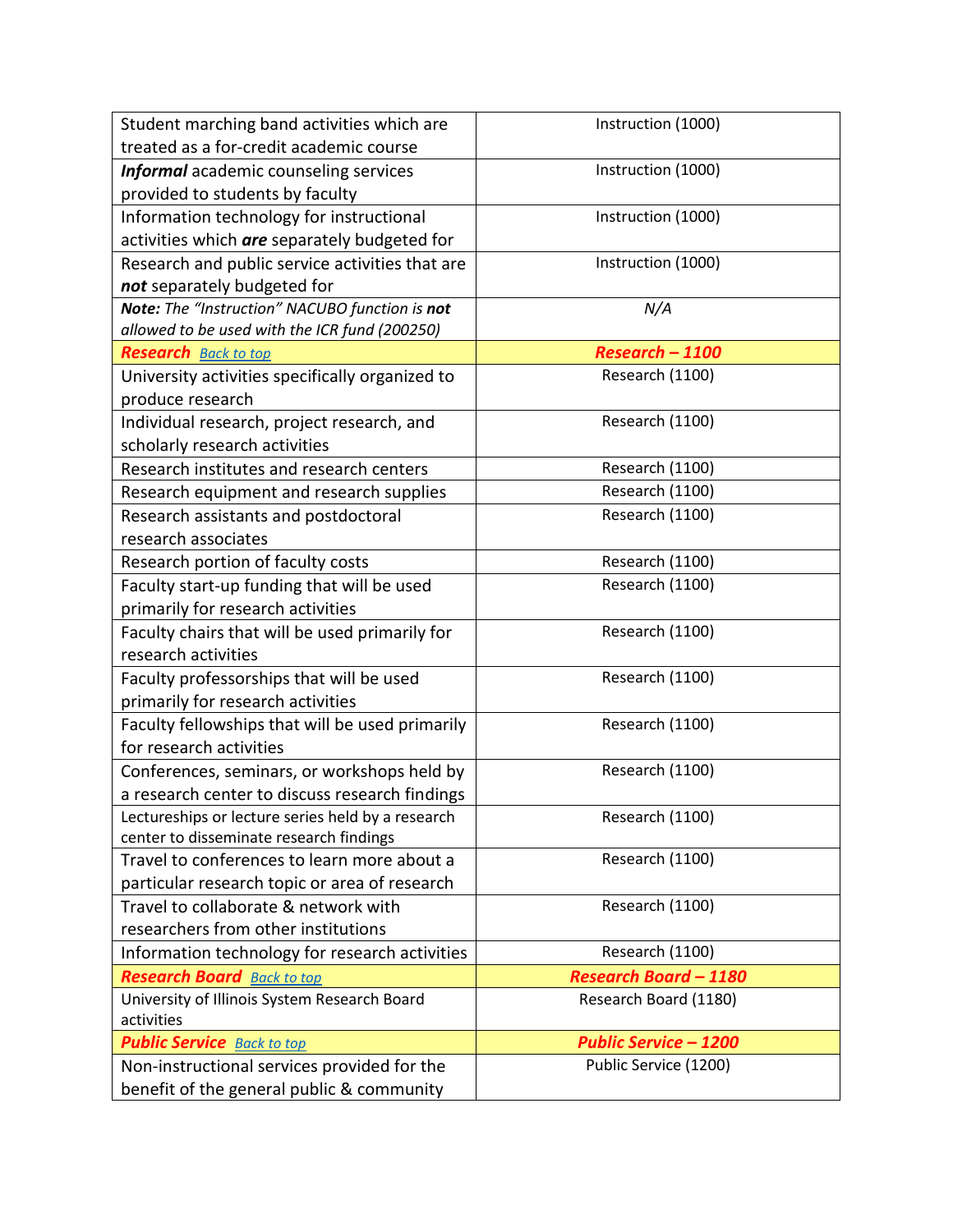<span id="page-3-0"></span>

| Non-academic conferences, seminars, or          | Public Service (1200)          |
|-------------------------------------------------|--------------------------------|
| workshops which have a community focus          |                                |
| Community service activities carried out by a   | Public Service (1200)          |
| local Extension office                          |                                |
| General advisory services and reference         | Public Service (1200)          |
| bureaus                                         |                                |
| Public broadcasting services operating          | Public Service (1200)          |
| outside the context of academic programs        |                                |
| Public radio and public television activities   | Public Service (1200)          |
| Performing arts centers which have a primary    | Public Service (1200)          |
| focus of benefitting the general public         |                                |
| Parks which have a primary mission of           | Public Service (1200)          |
| benefitting the local community                 |                                |
| Consulting services which benefit the general   | Public Service (1200)          |
| public                                          |                                |
| Testing services meant to benefit the general   | Public Service (1200)          |
| public at large (such as soil or plant testing) |                                |
| Agricultural and urban extension services       | Public Service (1200)          |
| Summer camps offered to the community           | Public Service (1200)          |
| from a county Extension office                  |                                |
| Information technology for public service       | Public Service (1200)          |
| activities                                      |                                |
|                                                 |                                |
| <b>Academic Support</b> Back to top             | <b>Academic Support - 1300</b> |
| Activities that provide support services to     | Academic Support (1300)        |
| instruction, research, & public service         |                                |
| Retention, preservation, and display of         |                                |
| educational materials                           | Academic Support (1300)        |
| Libraries, museums, & galleries                 | Academic Support (1300)        |
| Demonstration schools or laboratory schools     | Academic Support (1300)        |
| Living laboratories, such as gardens utilized   | Academic Support (1300)        |
| by students/faculty for instruction & research  |                                |
| Academic administration, such as academic       | Academic Support (1300)        |
| deans & administrative support staff            |                                |
| Accounting and business staff                   | Academic Support (1300)        |
| Human resources staff                           | Academic Support (1300)        |
| Academic personnel development                  | Academic Support (1300)        |
| Faculty personnel development                   | Academic Support (1300)        |
| Faculty start-up funding that will be used      | Academic Support (1300)        |
| primarily for academic support activities       |                                |
| Faculty chairs that will be used primarily for  | Academic Support (1300)        |
| academic support activities                     |                                |
| Faculty professorships that will be used        | Academic Support (1300)        |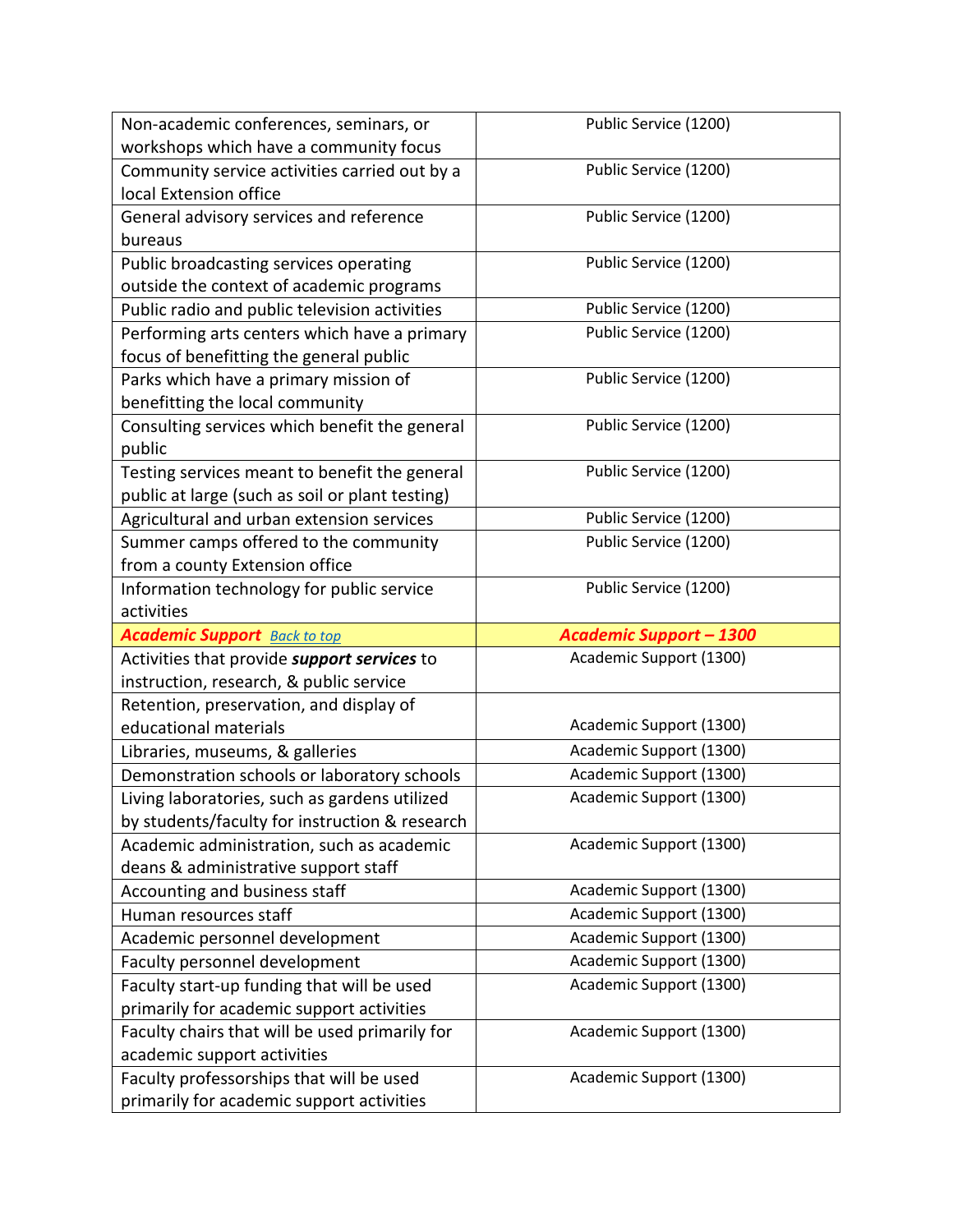<span id="page-4-0"></span>

| Faculty fellowships that will be used primarily | Academic Support (1300)        |
|-------------------------------------------------|--------------------------------|
| for academic support activities                 |                                |
| Educational media and audio-visual services     | Academic Support (1300)        |
| Technology services (such as academic           | Academic Support (1300)        |
| computing support)                              |                                |
| <b>Formal</b> academic counseling activities    | Academic Support (1300)        |
| Course and curriculum development               | Academic Support (1300)        |
| Ancillary support services which provide        | Academic Support (1300)        |
| students experience in a live setting           |                                |
| Veterinary medicine clinics                     | Academic Support (1300)        |
| <b>Dental clinics</b>                           | Academic Support (1300)        |
| Information technology for academic support     | Academic Support (1300)        |
| activities                                      |                                |
| <b>Student Services</b> Back to top             | <b>Student Services - 1400</b> |
| Activities contributing to students' emotional  | Student Services (1400)        |
| and physical well-being                         |                                |
| Activities contributing to students'            | Student Services (1400)        |
| intellectual, cultural, & social development    |                                |
| Student cultural events operating under the     | Student Services (1400)        |
| control of the institution                      |                                |
| Student programming operating under the         | Student Services (1400)        |
| control of the institution                      |                                |
| Student group organizations operating under     | Student Services (1400)        |
| the control of the institution                  |                                |
| Performing arts centers which have a primary    | Student Services (1400)        |
| focus of enriching the student population       |                                |
| Student newspapers                              | Student Services (1400)        |
| Extracurricular student activities which        | Student Services (1400)        |
| contribute to the students' well-being          |                                |
| Intramural sports activities                    | Student Services (1400)        |
| Personal counseling service activities from a   | Student Services (1400)        |
| student counseling center                       |                                |
| Career guidance activities from a career        | Student Services (1400)        |
| planning or career counseling office            |                                |
| Non-credit bearing student internships          | Student Services (1400)        |
| focused on preparing students for careers       |                                |
| Financial aid administration                    | Student Services (1400)        |
| Reviewing and processing student admissions     | Student Services (1400)        |
| Maintaining student records                     | Student Services (1400)        |
| Student recruiting activities                   | Student Services (1400)        |
| Student health service (if not operated as an   | Student Services (1400)        |
| auxiliary enterprise)                           |                                |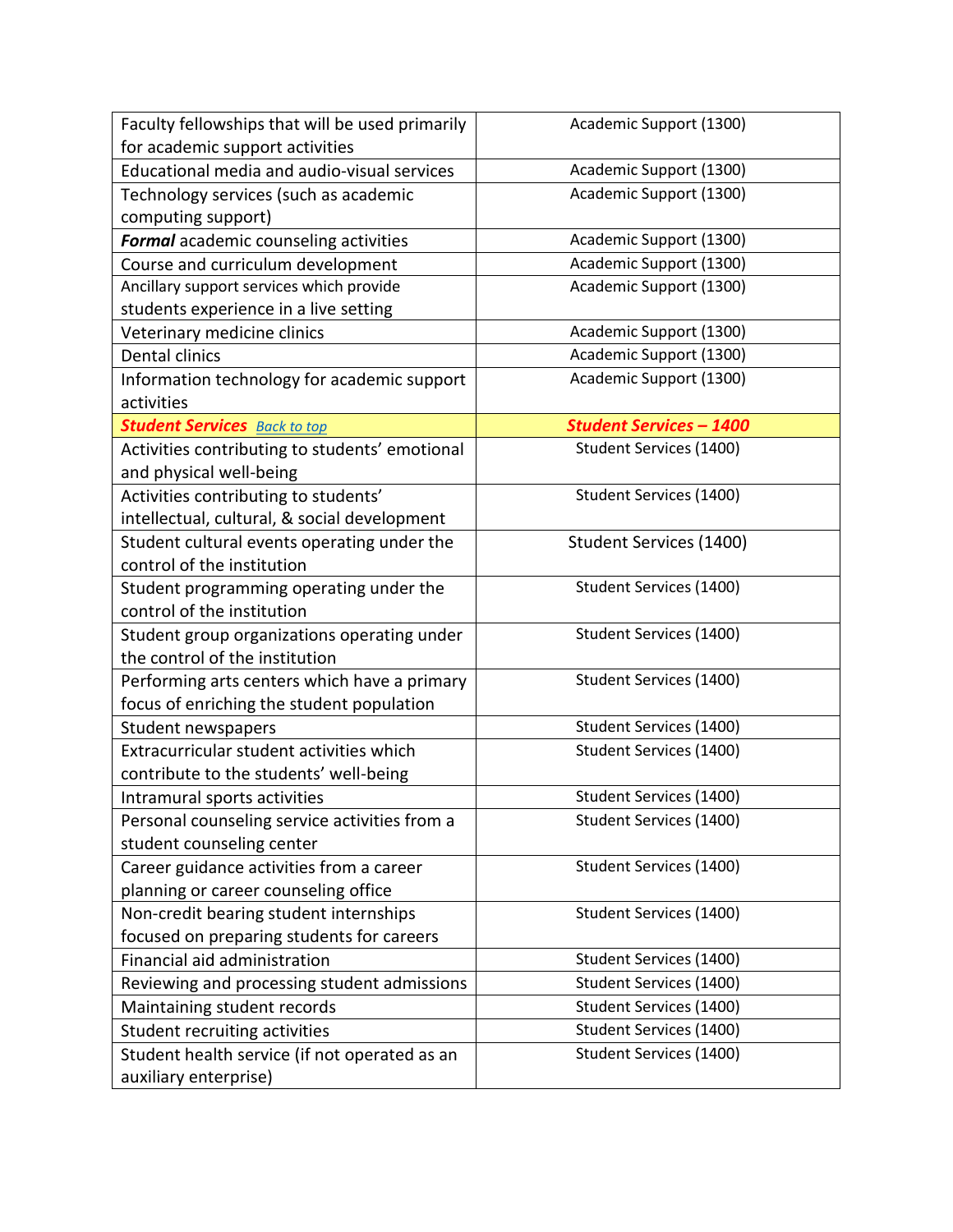<span id="page-5-1"></span><span id="page-5-0"></span>

| Operating expenses for intercollegiate                  | Student Services (1400)                            |
|---------------------------------------------------------|----------------------------------------------------|
| athletic programs                                       |                                                    |
| Intercollegiate athletic summer camps                   | Student Services (1400)                            |
| Intercollegiate athletic Hall of Fame                   | Student Services (1400)                            |
| Supplemental funding (such as from a gift               | Student Services (1400)                            |
| fund) for student loans                                 |                                                    |
| Supplemental funding (such as from a gift               | Student Services (1400)                            |
| fund) for study abroad programs                         |                                                    |
| Student services administration                         | Student Services (1400)                            |
| Social and cultural development of students             | Student Services (1400)                            |
| Student placement, career guidance, and                 | Student Services (1400)                            |
| personal counseling services for students               |                                                    |
| Activities related to services provided to students     | Student Services (1400)                            |
| from a financial aid office                             |                                                    |
| Information technology for student service              | Student Services (1400)                            |
| activities                                              |                                                    |
| <b>Institutional Support</b> Back to top                | <b>Institutional Support - 1500</b>                |
| Executive-level management concerned with               | Institutional Support (1500)                       |
| long-range planning for the entire institution          |                                                    |
| Legal service activities for the institution (such as   | Institutional Support (1500)                       |
| from Legal Counsel)                                     |                                                    |
| Fiscal operations for the entire institution            | Institutional Support (1500)                       |
| Central investment office                               | Institutional Support (1500)                       |
| Central accounting office                               | Institutional Support (1500)                       |
| Bursar's office                                         | Institutional Support (1500)                       |
| <b>Public relations office</b>                          | Institutional Support (1500)                       |
| Information technology & computing support              | Institutional Support (1500)                       |
| for institutional-wide offices                          |                                                    |
| Space management for the entire institution             | Institutional Support (1500)                       |
| Employee personnel and records maintained               | Institutional Support (1500)                       |
| by a central institutional office                       |                                                    |
| Procurement, storerooms, printing, and                  | Institutional Support (1500)                       |
| transportation services for entire institution          |                                                    |
| <b>Operation &amp; Maintenance of Plant Back to top</b> | <b>Operation &amp; Maintenance of Plant - 1600</b> |
| Operation, maintenance, preservation, and               | Operation and Maintenance of Plant (1600)          |
| protection of the institution's physical plant          |                                                    |
| Janitorial and other custodial services                 | Operation and Maintenance of Plant (1600)          |
| Repairs and ordinary or normal alterations of           | Operation and Maintenance of Plant (1600)          |
| buildings, furniture, and equipment                     |                                                    |
| Care of grounds and grounds keeping                     | Operation and Maintenance of Plant (1600)          |
| Maintenance and operation of buildings and              | Operation and Maintenance of Plant (1600)          |
| other plant facilities                                  |                                                    |
| Security and safety (such as campus police)             | Operation and Maintenance of Plant (1600)          |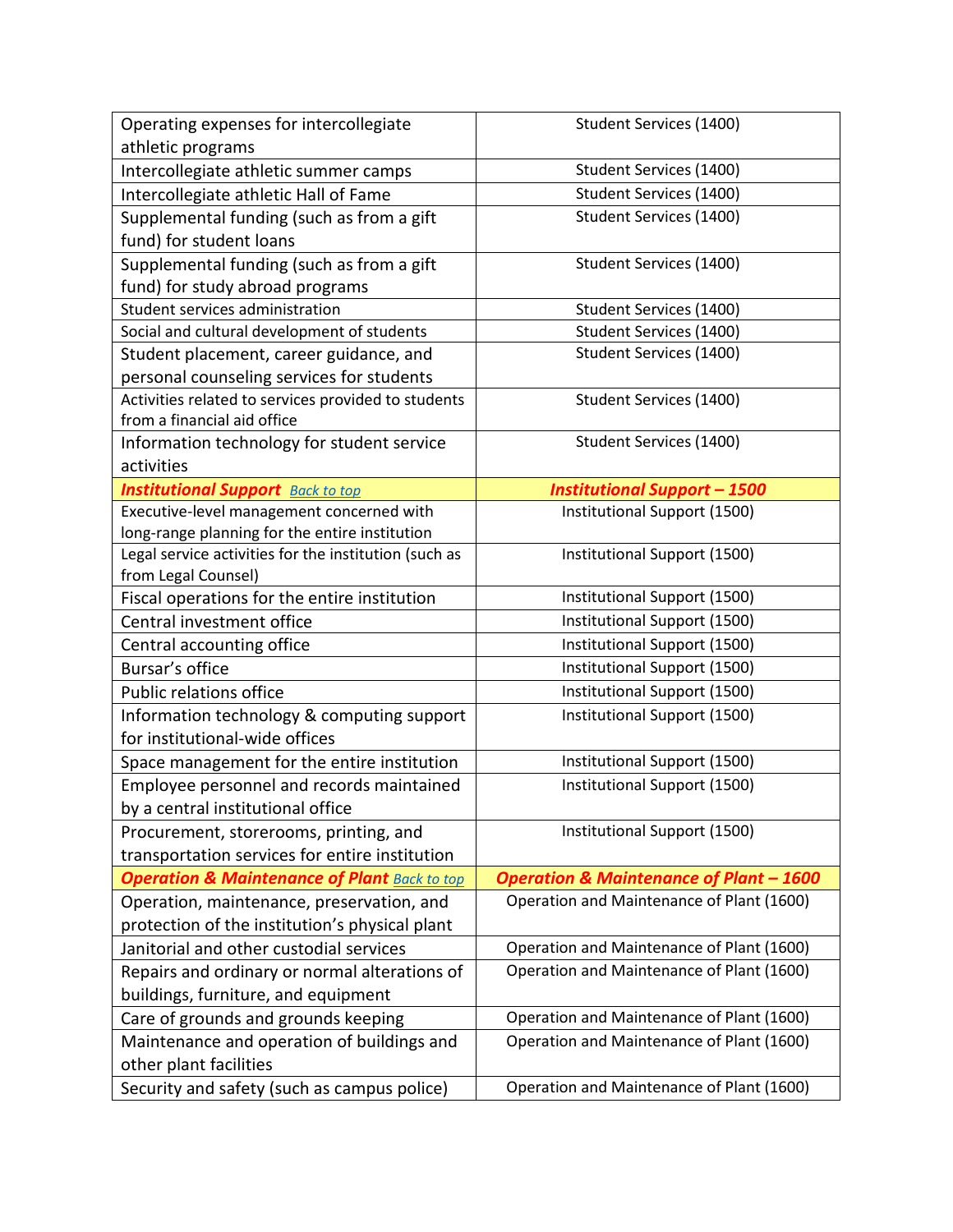<span id="page-6-1"></span><span id="page-6-0"></span>

| Earthquake, tornado, and other similar                                              | Operation and Maintenance of Plant (1600) |
|-------------------------------------------------------------------------------------|-------------------------------------------|
| disaster-related preparedness                                                       |                                           |
| Hazardous waste disposal                                                            | Operation and Maintenance of Plant (1600) |
| Property, liability, and all other insurance                                        | Operation and Maintenance of Plant (1600) |
| relating to property                                                                |                                           |
| Space and capital leasing                                                           | Operation and Maintenance of Plant (1600) |
| Facility planning and management                                                    | Operation and Maintenance of Plant (1600) |
| Routine repair and maintenance of buildings and                                     | Operation and Maintenance of Plant (1600) |
| other structures                                                                    |                                           |
| Normally recurring repairs and preventive                                           | Operation and Maintenance of Plant (1600) |
| maintenance to buildings                                                            |                                           |
| Physical plant operations, including development                                    | Operation and Maintenance of Plant (1600) |
| of plans for plant expansion or modification                                        |                                           |
| New construction                                                                    | Operation and Maintenance of Plant (1600) |
| Property, liability, and all other property                                         | Operation and Maintenance of Plant (1600) |
| insurance                                                                           |                                           |
| Utilities such as heating, cooling, light, power,                                   | Operation and Maintenance of Plant (1600) |
| gas, water, etc.<br>Landscape, landscaping, and grounds                             | Operation and Maintenance of Plant (1600) |
| maintenance                                                                         |                                           |
| Major repairs, maintenance, and renovations                                         | Operation and Maintenance of Plant (1600) |
| which are not capitalized                                                           |                                           |
| Logistical services such as central receiving and                                   | Operation and Maintenance of Plant (1600) |
| space/capital leasing                                                               |                                           |
| <b>Scholarships Back to top</b>                                                     | Scholarships-1787                         |
| Scholarships for undergraduate, graduate, and/or                                    | Scholarships (1787)                       |
| professional students                                                               |                                           |
| Scholarships to aid an individual in the pursuit of                                 | Scholarships (1787)                       |
| study or research                                                                   |                                           |
| Travel scholarships where the student is the                                        | Scholarships (1787)                       |
| primary beneficiary                                                                 |                                           |
| Research scholarships where the student is the                                      | Scholarships (1787)                       |
| primary beneficiary                                                                 |                                           |
| Qualified scholarships covering tuition,<br>mandatory fees, required books/supplies | Scholarships (1787)                       |
| Unqualified scholarships covering room, board,                                      | Scholarships (1787)                       |
| travel, research, non-mandatory fees                                                |                                           |
| Need-based scholarships                                                             |                                           |
|                                                                                     |                                           |
|                                                                                     | Scholarships (1787)                       |
| Merit-based scholarships                                                            | Scholarships (1787)                       |
| <b>Fellowships Back to top</b>                                                      | Fellowships - 1785 & 1788                 |
| Postdoctoral fellowships                                                            | Fellowships - Postdoctoral Fellows (1785) |
| Fellowships to aid a postdoctoral fellow in the<br>pursuit of study or research     | Fellowships - Postdoctoral Fellows (1785) |
| Graduate student fellowships                                                        | Fellowships - Graduate Student (1788)     |
| Fellowships to aid a graduate student in the                                        | Fellowships - Graduate Student (1788)     |